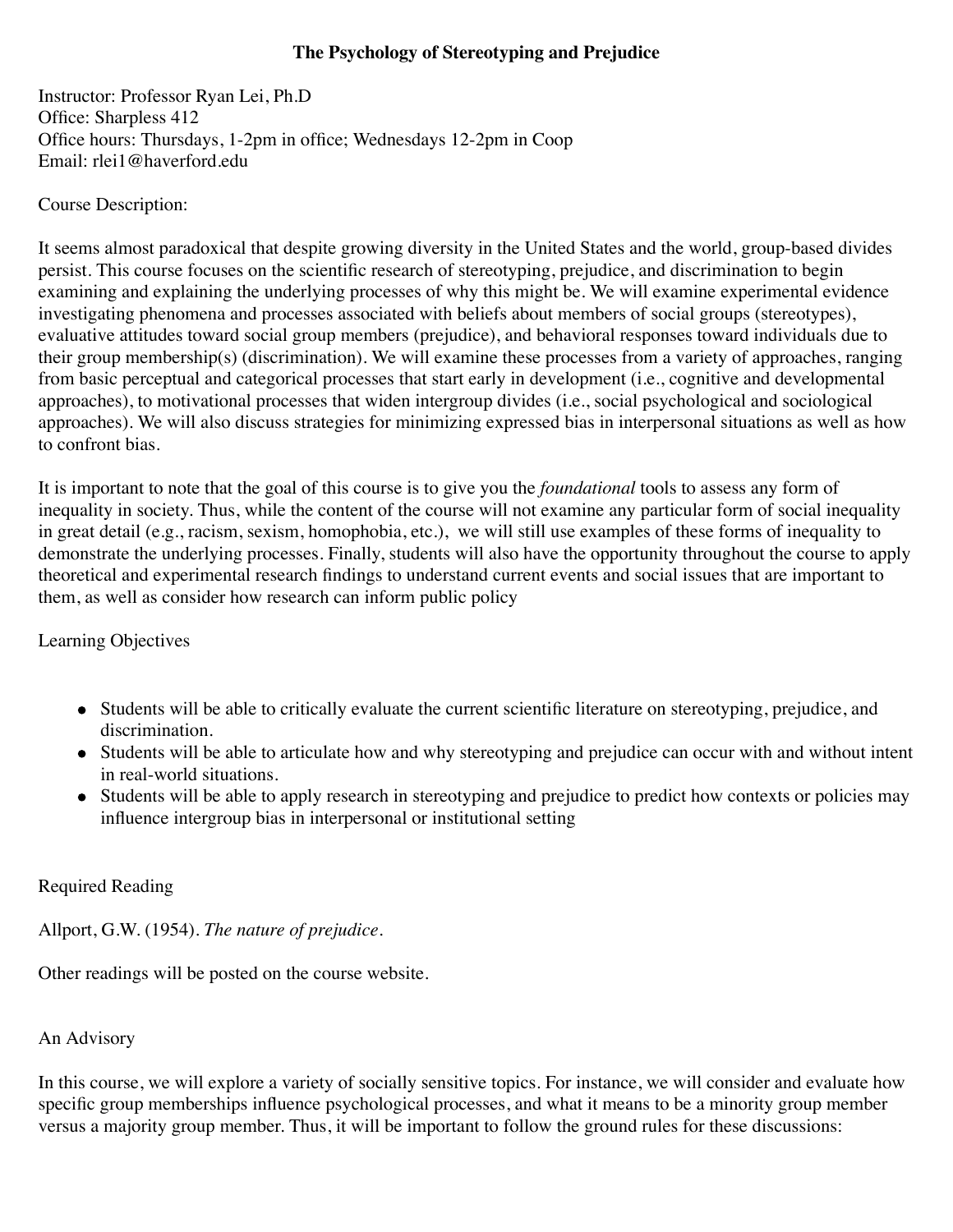- **Listen actively and respectfully**. In this class, we will engage with sensitive social topics directly to explore important mechanisms and theories that underlie stereotyping, prejudice, and discrimination. To facilitate discussion, it will be necessarily to listen actively and not interrupt others while they are making their point. By active listening, I mean truly paying attention to what the speaker is saying and considering their perspective. Oftentimes we are already thinking of our response while others are talking, which inhibits true conversation and communication.
- **Critique ideas, not people.** We will examine the impact that important social policies have had, or are likely to have, on different groups in society. People from different background are likely to have different perspectives on these issues. The goal is to foster greater understanding – a goal which can only be accomplished when we do not attack the person.
- **Step up and step back**. Part of an effective discussion is allowing all members of the group to speak and offer their perspective. Even though silences can feel a little awkward, sometimes people need the space to gather their thoughts before they speak. Allow them that space. We will endeavor to accomplish this goal by being aware of when we should step back from the discussion if we have made our point, as well as stepping up if we feel we have something important to add.

These are not an exhaustive list of ground rules, but a starting point to facilitate civil and thought-provoking conversations to deepen our understanding of complex social issues. It is my sincere hope and belief that you will leave this course considerably richer and better equipped with strategies for thinking about important and complex social issues throughout your life—as well as how to navigate these conversations at Thanksgiving, should they come up.

## Other course policies

**Policy on absences**. Because this is a seminar course, your attendance is vital to the success of the class. I have not included a grade percentage for participation, because you are (generally) upperclassmen and are hopefully intrinsically motivated to contribute to the class discussion. That being said, I recognize that sometimes things come up. If you miss one or two classes, this will not adversely affect your grade. However, if you are missing more than 2 classes, this will negatively impact your grade in the class.

For assignments and assessments, if you are going to miss the exam, for whatever reason, notify me by emailing me before the time of the exam. If you have legitimate health-related or personal problems, you MUST make appropriate arrangements BEFORE the date of the examination. For instance, if you feel ill the night before or the day of an exam, please go to the health services and have them document that you were seen. Absences due to other reasons must also be documented prior to the exam. If you miss the exam for an illegitimate reason, you will receive a zero. If you miss a class, you are responsible for doing the readings and getting course notes from a classmate to ensure that you are caught up.

**Policy on plagiarism.** Students are required to abide by Haverford College's Honor Code and academic integrity policies, which can be found online at http://honorcouncil.haverford.edu/the-code/. If you are in doubt about what constitutes academic dishonesty, speak with me before the assignment is due and/or examine the College's web site. Academic dishonesty includes, but is not limited to, cheating on an exam (e.g., copying others' answers, providing information to others, using a cheat sheet) or plagiarism of a paper (e.g., taking material from readings without citation, copying another student's paper). Failure to adhere to this policy may result in a failing grade in the class and/or disciplinary action from the College. For this course, you should not produce identical final project reports. Similarly, all assignments should be completed independently.

**Policy on late assignments**. All assignments are due on the date specified, at the time specified. Late assignments will be docked one letter grade per day.

**Magic Genie**. Life happens, and sometimes you need a little bit of magic to make life a little easier. This policy serves to provide you with ONE extension of 48 hours, no questions asked. It is in your best interest to treat this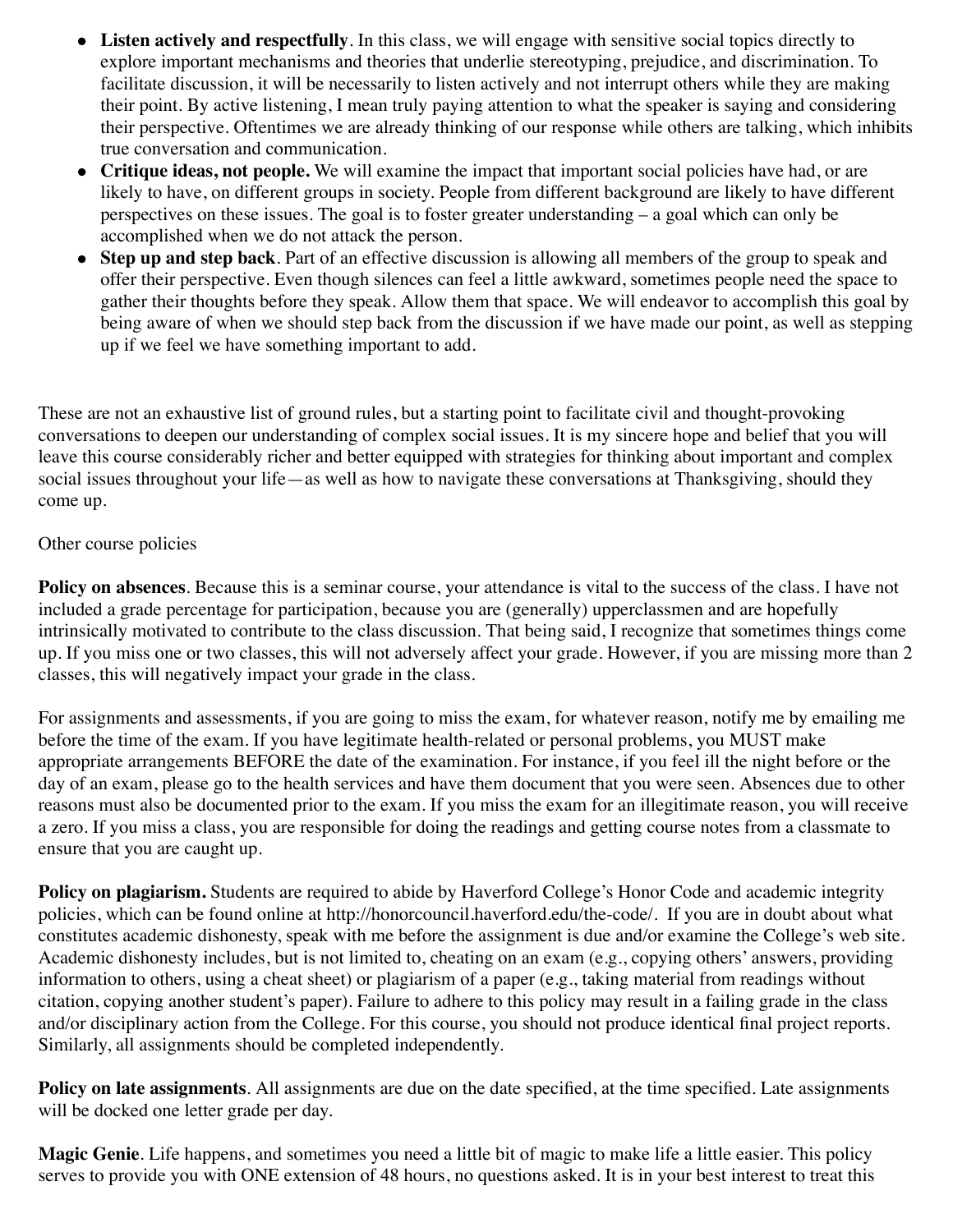genie like the magical being it is; save it for when you might really need it and not just because you can. (But also, let me know you're using the genie).

**Students with disabilities**. I encourage students with disabilities, including non-visible disabilities like chronic diseases or learning disabilities, to meet with me early in the semester to discuss accommodations. You should also contact Access and Disability Services as soon as possible to verify eligibility for academic accommodations.

Grading & Evaluation

**Facilitating Class Discussion (20%):** For the last third of the course, you will take greater ownership of the course and run class discussion in the same vein that I will have run class in the preceding two-third of the course. You may opt to run a class discussion by yourself, or with one other person.

**Two weeks** before you are due to lead a class discussion, please plan to submit an annotated bibliography of 1-3 papers you plan to present.

**A week before** you are due to lead class discussion, please plan to meet with me to go over preliminary slides and background information you plan to cover.

**Reading reactions (15%)**: Every week, you will need to turn in a reading reaction by **Monday** at **5pm** for the week's readings. The reading reactions should only be 1-2 pages double spaced and should reflect your reactions to that week's broad topic.

For Week 1, please have reading reactions for Thursday's class posted by 5pm on Wednesday, Sept 4<sup>th</sup>.

From Week 2 (Sept. 10<sup>th</sup>) and beyond, reading reactions should be posted to the relevant discussion board **by 5pm on Monday of that week**.

**Midterm: (25%):** There will be one midterm in the course and cover both lecture material and readings. Midterm questions will be a series of short answer questions. By short answer, I mean 2-3 paragraph answers that demonstrate integration of ideas that we have discussed in class or in the readings.

**Final Project: (40%):** The final project is designed for you to demonstrate your understanding of the material covered in this class and consists of two parts.

*Part I: Understanding inequality*. You will take a real-world phenomenon and develop a rich analysis using an integrated perspective on how and why the phenomenon occurs. For example, a student might explore the question of "Why do police disproportionately target Black men?" and consider cognitive factors (e.g., stereotypes of threat), affective factors (e.g., racial bias), or situational ones (e.g., in an environmental that seems dangerous or unknown). You should pick an issue that you find intrinsically interesting and important, since you will be thinking and writing about it for the majority of the course! You may (and are encouraged to) use readings included in the course as part of your final project/paper, but please also try to find 3-5 relevant papers not covered in class to discuss.

*Part II: Addressing gaps and/or proposing solutions*. After explaining the issue, you will then identify gaps in our understanding of the how the inequality you are interested in continues to be perpetuated today, or you can propose a solution based on your understanding of why an equality persists. If you choose this latter option, you should also explain why you think the aspect that you have chosen to intervene on is the most important element. Any proposed solution or intervention must be based on the theory and readings covered in this class.

*Format*: The format of this final project is a bit more open-ended than is typical. Two options:

Multimedia project: If you choose to create a multimedia project, it must address all the same aspects outlined above. However, the format is largely up to you. A final project could be a video, like Franchesca Ramsey's popular decoded series for MTV. It could also be a graphic novel, where you create a story line that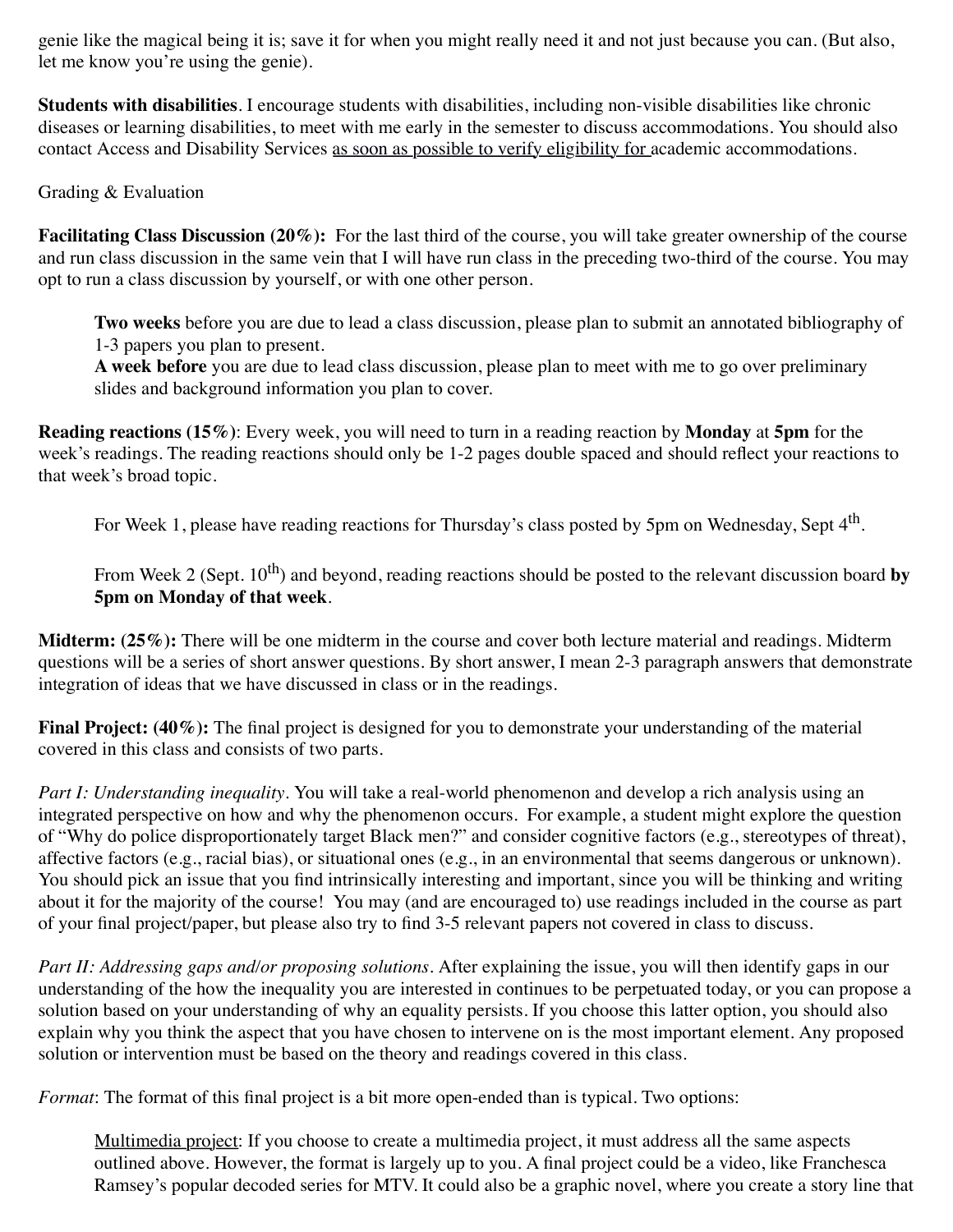incorporates cognitive, affective, and behavioral aspects of stereotyping and prejudice. For example, you could explain why the X-Men serve as an analogy for many marginalized group and explain why broader society fears them, as well as what could be done to address anti-mutant bias (based off human theories and established research, of course). It could be a podcast episode. Regardless of format, you will still turn in drafts and outlines to make sure you are on track and within guidelines.

Traditional paper: If you choose to complete a final paper, it must also address all the aspects outlined above. Final papers should be between 10-15 pages, without references. It would be difficult for an excellent paper to achieve the goals outlined above in less than 10 pages, and anything over 15 pages would be unnecessarily verbose. I encourage students who choose this option to visit the Writing Center on campus to hone their written communication skills. After all, writing is a skill that everyone—including me!—can always work to improve.

\**Note: if you are a sophomore or junior and considering doing a thesis with me, I would encourage you to take this option (especially if you want to do a developmental thesis).*

*Grade scale*

| A             | $=$ | 94-100          |
|---------------|-----|-----------------|
| A-            | $=$ | 90-93.99        |
| B+            | $=$ | 87-89.99        |
| В             | $=$ | 83-86.99        |
| $B-$          | $=$ | 80-82.99        |
| C+            | $=$ | 77-79.99        |
| $\mathcal{C}$ | $=$ | 73-76.99        |
| $C-$          | $=$ | 70-72.99        |
| D+            | $=$ | 67-69.99        |
| D             | $=$ | 60-66.99        |
| F             | $=$ | 59.99 and below |

Course Schedule:

*Note* – It is possible that we may go slightly slower or more quickly through the material depending on the pace of our class. As such, I may not adhere stringently to the schedule of topics. Additionally, it is always possible that I will switch out certain readings for ones I decide will be better for our class given student interest and recent publications.

Generally speaking, I see the course as covering three broad topics.

**Weeks 1-5** cover the *how* of stereotyping and prejudice. What is happening in the mind? After seeing another person, how do we engage in processes of categorization that activate negative feelings and lead to discriminatory behavior?

**Weeks 6-10** cover the *why* of stereotyping and prejudice. Are we conditioned to always think in terms of us and them? What purpose (if any) does stereotyping and prejudice serve? What are the developmental inputs and changes that might result in more or less stereotyping and prejudice? What are the broader social forces and structures that influence how we think about others?

Week 11 & 12 are student choice weeks, where we'll dive deeper into topics that are of interest to a majority of students. Below are a few examples of topics we could explore (but is by no means exhaustive):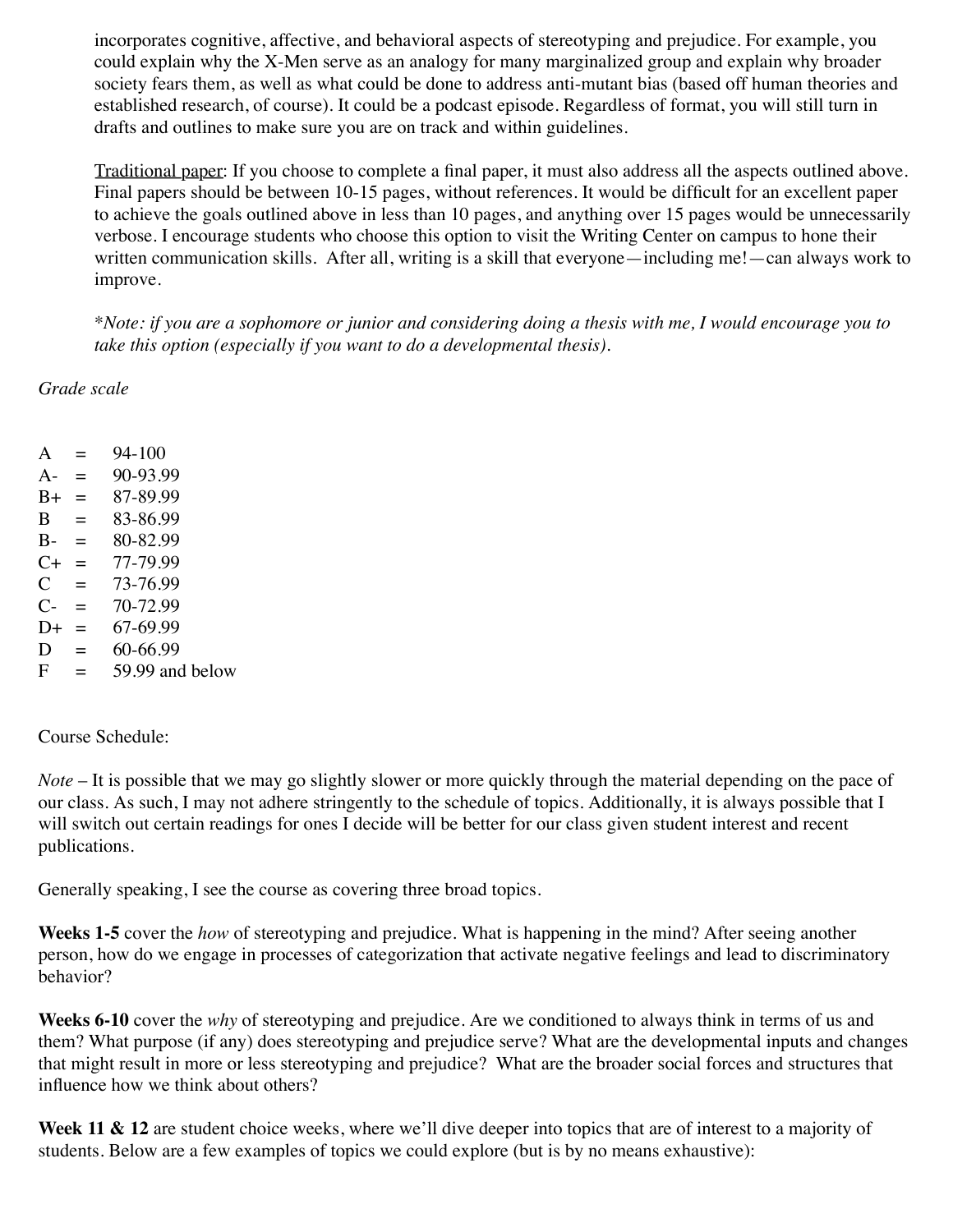-Political stereotyping & prejudice

- -Being a member of a stereotyped group
- -Evolutionary perspectives on stereotyping and prejudice
	- -Group-specific stereotyping and prejudice (e.g., anti-gay prejudice, anti-Latino prejudice)

Finally, **Weeks 13-15** are geared towards understanding what we might be able to do to minimize the impact of stereotyping and prejudice

| <b>Week</b>                 | <b>Date</b>    | <b>Broad Topic</b>                                               | <b>Specific Topics</b>                                                              | <b>Readings</b>                                         | <b>Assignment Due</b>                            |
|-----------------------------|----------------|------------------------------------------------------------------|-------------------------------------------------------------------------------------|---------------------------------------------------------|--------------------------------------------------|
| Week 1                      | Sept.<br>3     | Introduction                                                     | Overview & Syllabus                                                                 | (Optional<br>#1)                                        | (in class) what topics interest<br>you?          |
|                             | Sept<br>5.     |                                                                  | Scientific study of stereotyping,<br>prejudice and inequality                       | Chps. 1<br>& 6                                          |                                                  |
| Week 2                      | Sept.<br>10    | Theories & Methods                                               | The Psychologists' Toolbox                                                          | #2, #3                                                  | IAT assignment (see handout)                     |
|                             | Sept.<br>12    |                                                                  | Theories of Race & Racism                                                           | Chp. 13,<br>#4, #5<br>[optional<br>$- p. 107 -$<br>110] |                                                  |
| Week 3                      | Sept.<br>17    | <b>Cognitive Approaches</b><br>& Processes                       | Perception, Categorical Thinking<br>& Minimal Groups                                | Chps $2 &$<br>3, #6                                     |                                                  |
|                             | Sept<br>19     |                                                                  | Stereotype Structure and<br>Accuracy                                                | Chp. 12,<br>#7, #8                                      | Final Project Topic Ideas Due<br>$(2-3$ ideas)   |
| Week 4                      | Sept<br>24     | <b>Affective Approaches</b><br>& Processes                       | <b>Emotion-based Approaches</b>                                                     | Chp. 5,<br>#9,#10                                       |                                                  |
|                             | Sept<br>26     |                                                                  | <b>Implicit and Explicit Bias</b>                                                   | #11, #12                                                |                                                  |
| Week 5                      | Oct. 1         | Integrating<br>Stereotyping,<br>Prejudice, and<br>Discrimination | The Links Between Stereotypes,<br>Attitudes, and Behavior I-<br>Implicit & Explicit | #13, #14                                                |                                                  |
|                             | Oct. 3         |                                                                  | The Links Between Stereotypes,<br>Attitudes, and Behavior II -<br><b>Blatant</b>    | #15, #16                                                | Extended outline for Final<br>Project Part I due |
| Week 6                      | Oct. 8         | Developmental &<br>Personality<br>Perspectives I                 | <b>IN CLASS MIDTERM</b>                                                             |                                                         |                                                  |
|                             | Oct.<br>10     |                                                                  | Authoritarianism and Social<br>Dominance as facets of<br>personality                | Chps 25<br>& 27,<br>#17                                 |                                                  |
| <b>FALL</b><br><b>BREAK</b> |                |                                                                  |                                                                                     |                                                         |                                                  |
| Week 8                      | Oct.<br>$22\,$ | Developmental &<br>Personality<br>Perspectives I                 | Cognitive development and the<br>propensity for stereotyping and<br>prejudice       | Chp. 18,<br>#18,#19                                     |                                                  |
|                             | Oc. 24         |                                                                  | <b>Environmental influences</b>                                                     | Chp. 19,<br>#20                                         | Comments on extended<br>outline returned Friday  |
| Week 9                      | Oct.<br>29     | Diversity $&$<br>Intergroup Dynamics I                           | Intersectional approaches -<br>development & adulthood                              | #21,#22                                                 |                                                  |
|                             | Oct.31         |                                                                  | Biracial, multiracial<br>categorization and identity                                | #23, #24                                                |                                                  |
| Week 10                     | Nov. 5         | Diversity &<br><b>Intergroup Dynamics</b><br>$\mathbf{I}$        | "Threats" of changing<br>demographics                                               | Chp. 14,<br>#25,#26                                     |                                                  |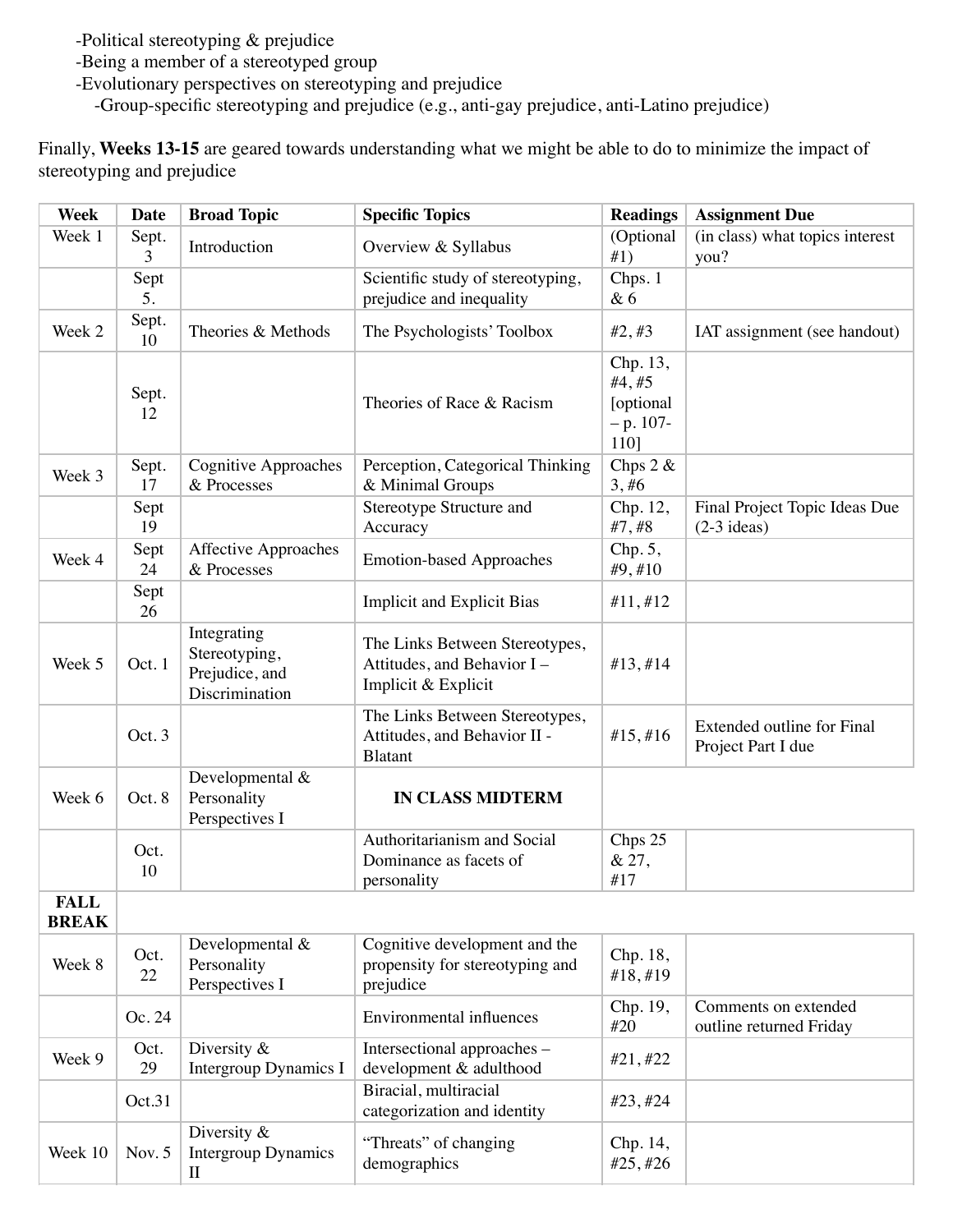|         | Nov. 7     |                                       | Intraminority intergroup relations             | #27,#28             |                                                                                 |
|---------|------------|---------------------------------------|------------------------------------------------|---------------------|---------------------------------------------------------------------------------|
| Week 11 | Nov.<br>12 | <b>Student Choice</b>                 | Political stereotyping and<br>prejudice        | See<br>Moodle       | Completed Rough Draft of<br>Part I and Outline of Part II on<br>Monday the 11th |
|         | Nov.<br>14 |                                       | Stereotyping in the classroom                  | See<br>Moodle       |                                                                                 |
| Week 12 | Nov.<br>19 | Normative Influences                  | Group social norms                             | #29,#30             |                                                                                 |
|         | Nov.<br>21 |                                       | Broad social norms                             | #31,#32             | Comments returned on Friday                                                     |
| Week 13 | Nov.<br>26 | Peer Feedback                         | Peer Feedback on Final Projects                |                     |                                                                                 |
|         | Nov.<br>28 | <b>THANKSGIVING</b>                   |                                                |                     |                                                                                 |
| Week 14 | Dec. 3     | Controlling bias<br>within the person | Controlling bias, conditioning,<br>suppression | Chp. 20,<br>#33,#34 |                                                                                 |
|         | Dec. 5     |                                       | <b>Contact Theory</b>                          | Chp. 16,<br>#35,#36 |                                                                                 |
| Week 15 | Dec.<br>10 | Confronting bias in<br>situations     | Allyship, confronting bias                     | #37,#38             |                                                                                 |
|         | Dec.<br>12 |                                       | Wrap up and Reflections                        |                     | Final Paper/Projects Due                                                        |

#### Readings

- (OPTIONAL) Sue, D. W. (2013). Race talk: the psychology of racial dialogues. *American Psychologist*, *68*(8), 663.
- Greenwald, A. G., McGhee, D. E., & Schwartz, J. L. (1998). Measuring individual differences in implicit cognition: the implicit association test. *Journal of personality and social psychology*, *74*(6), 1464
- Yong, E. (2015). How reliable are psychology studies? *The Atlantic.* Retrieved from:  $\bullet$ https://www.theatlantic.com/science/archive/2015/08/psychology-studies-reliability-reproducabilitynosek/402466/
- Richeson, J. A., & Sommers, S. R. (2016). Toward a Social Psychology of Race and Race Relations for the Twenty-First Century. *Annual Review of Psychology*, *67*, 439-463.
- Salter, P. S., Adams, G., & Perez, M. J. (2018). Racism in the structure of everyday worlds: A culturalpsychological perspective. *Current directions in psychological science*, *27*(3), 150-155.
- Macrae, C. N., & Bodenhausen, G. V. (2000). Social cognition: Thinking categorically about others. *Annual*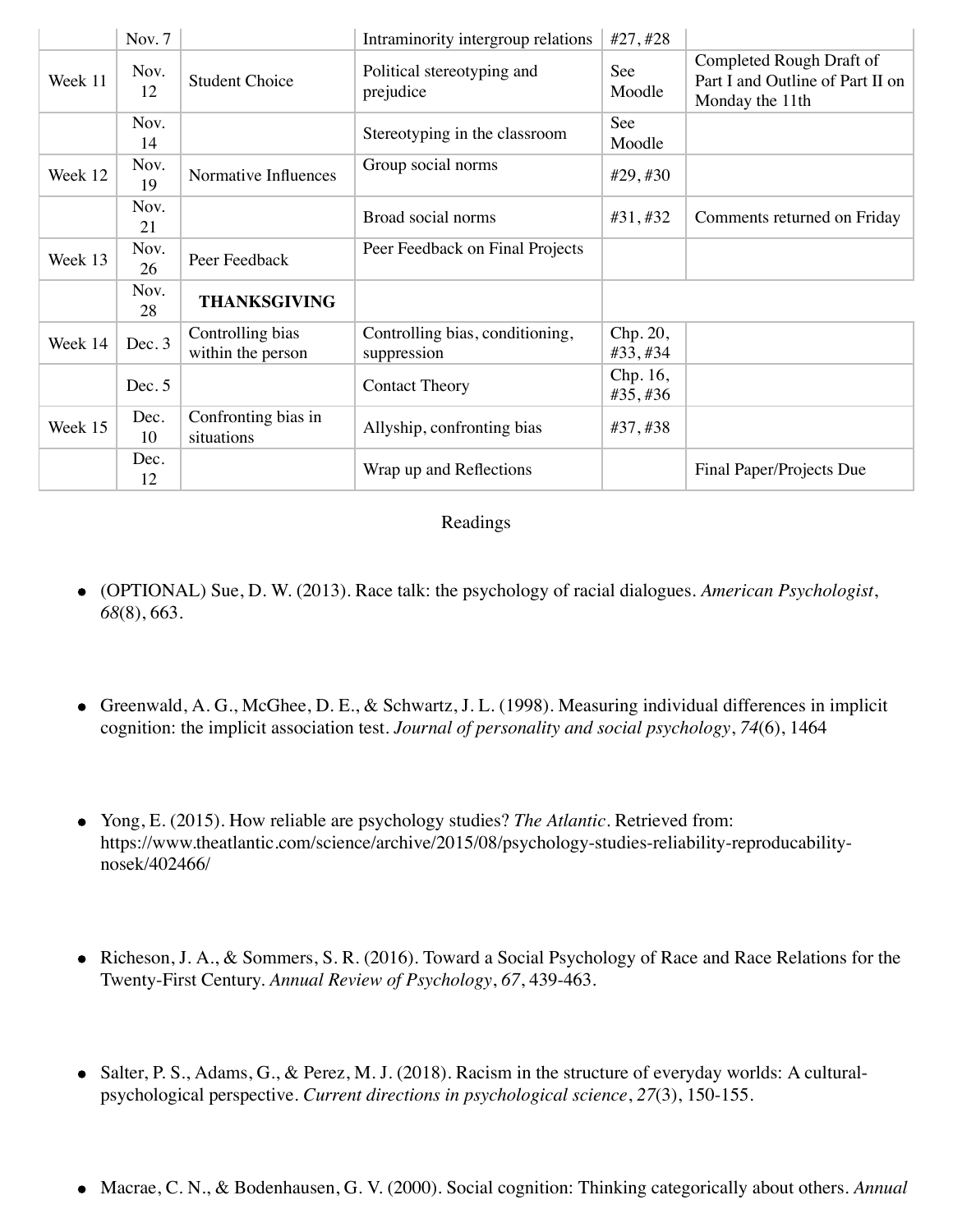*review of psychology*, *51*(1), 93-120.

- Fiske, S. T., Cuddy, A. J., Glick, P., & Xu, J. (2002). A model of (often mixed) stereotype content: competence and warmth respectively follow from perceived status and competition. *Journal of Personality and Social Psychology*, 82(6), 878.
- Jussim, L., Crawford, J. T., & Rubinstein, R. S. (2015). Stereotype (in) accuracy in perceptions of groups and individuals. *Current Directions in Psychological Science*, 24(6), 490-497.
- $\bullet$  Inbar, Y., Pizarro, D. A., Knobe, J., & Bloom, P. (2009). Disgust sensitivity predicts intuitive disapproval of gays. *Emotion*, *9*(3), 435.
- Cottrell, C. A., & Neuberg, S. L. (2005). Different emotional reactions to different groups: a sociofunctional threat-based approach to" prejudice". *Journal of personality and social psychology*, *88*(5), 770.
- Gawronski, B., & Bodenhausen, G. V. (2014). Implicit and explicit evaluation: A brief review of the associative–propositional evaluation model. *Social and Personality Psychology Compass*, *8*(8), 448-462.
- Devine, P. (1989). Stereotypes and prejudice: Their automatic and controlled components. *Journal of Personality and Social Psychology*, 56, 5-18.
- Cuddy, A. J., Fiske, S. T., & Glick, P. (2007). The BIAS map: behaviors from intergroup affect and stereotypes. *Journal of personality and social psychology*, *92*(4), 631.
- $\bullet$  Dovidio, J. F., Kawakami, K., & Gaertner, S. L. (2002). Implicit and explicit prejudice and interracial interaction. *Journal of Personality and Social Psychology*, 82(1), 62.
- $\bullet$  Bruneau, E., Kteily, N., & Laustsen, L. (2018). The unique effects of blatant dehumanization on attitudes and behavior towards Muslim refugees during the European 'refugee crisis' across four countries. *European Journal of Social Psychology*, *48*(5), 645-662.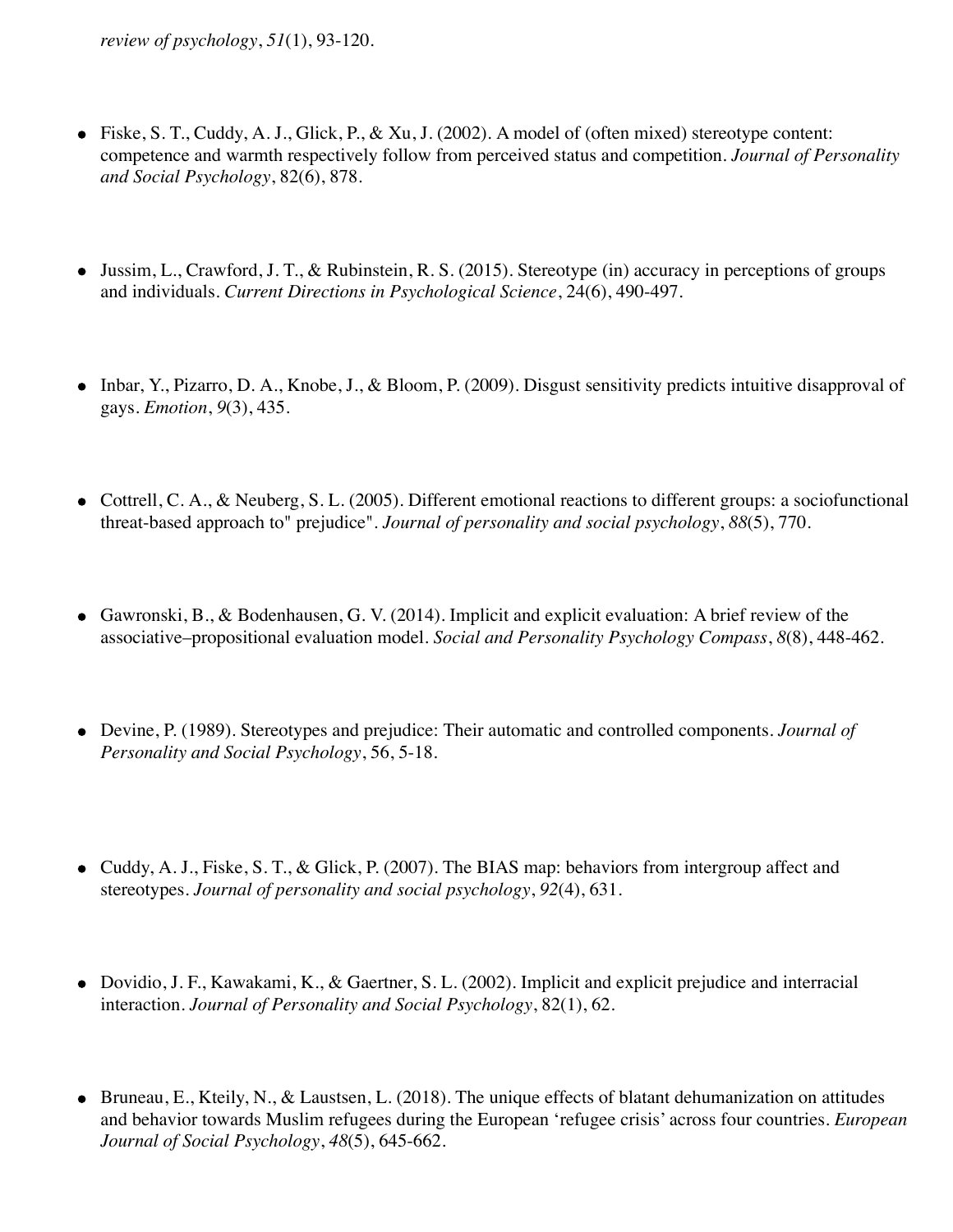- Goff, P. A., Jackson, M. C., Leone, D., Lewis, B. A., Culotta, C. M., & DiTomasso, N. A. (2014). The essence of innocence: consequences of dehumanizing Black children. *Journal of personality and social psychology*, *106*(4), 526.
- Ho, A. K., Sidanius, J., Pratto, F., Levin, S., Thomsen, L., Kteily, N., & Sheehy-Skeffington, J. (2012). Social dominance orientation: Revisiting the structure and function of a variable predicting social and political attitudes. *Personality and Social Psychology Bulletin*, *38*(5), 583-606.
- Rhodes, M. (2019). Are humans born to hate? Three myths and three developmental lessons about the origins of social categorization and inter-group bias. https://doi.org/10.31234/osf.io/znu2h
- $\bullet$  Bigler, R. S., & Liben, L. S. (2007). Developmental intergroup theory: Explaining and reducing children's social stereotyping and prejudice. *Current Directions in Psychological Science*, *16*(3), 162-166.
- Mandalaywala, T. M., Ranger-Murdock, G., Amodio, D. M., & Rhodes, M. (2019). The nature and consequences of essentialist beliefs about race in early childhood. *Child development*, *90*(4), e437-e453.
- Purdie-Vaughns, V., & Eibach, R. P. (2008). Intersectional invisibility: The distinctive advantages and disadvantages of multiple subordinate-group identities. *Sex Roles*, *59*(5-6), 377-391.
- \*\*Perszyk, D. R., Lei, R. F., Bodenhausen, G. V., Richeson, J. A., & Waxman, S. R. (2019). Bias at the intersection of race and gender: Evidence from preschool-aged children. *Developmental science*, e12788.
- Gaither, S. E. (2015). "Mixed" results: Multiracial research and identity explorations. *Current Directions in Psychological Science*, *24*(2), 114-119.
- \*\*Roberts, S. O., & Gelman, S. A. (2015). Do children see in Black and White? Children's and adults' categorizations of multiracial individuals. *Child Development*, *86*(6), 1830-1847.
- \*\*Craig, M. A., & Richeson, J. A. (2014). On the precipice of a "majority-minority" America: Perceived status threat from the racial demographic shift affects White Americans' political ideology. *Psychological Science*, *25*(6), 1189-1197.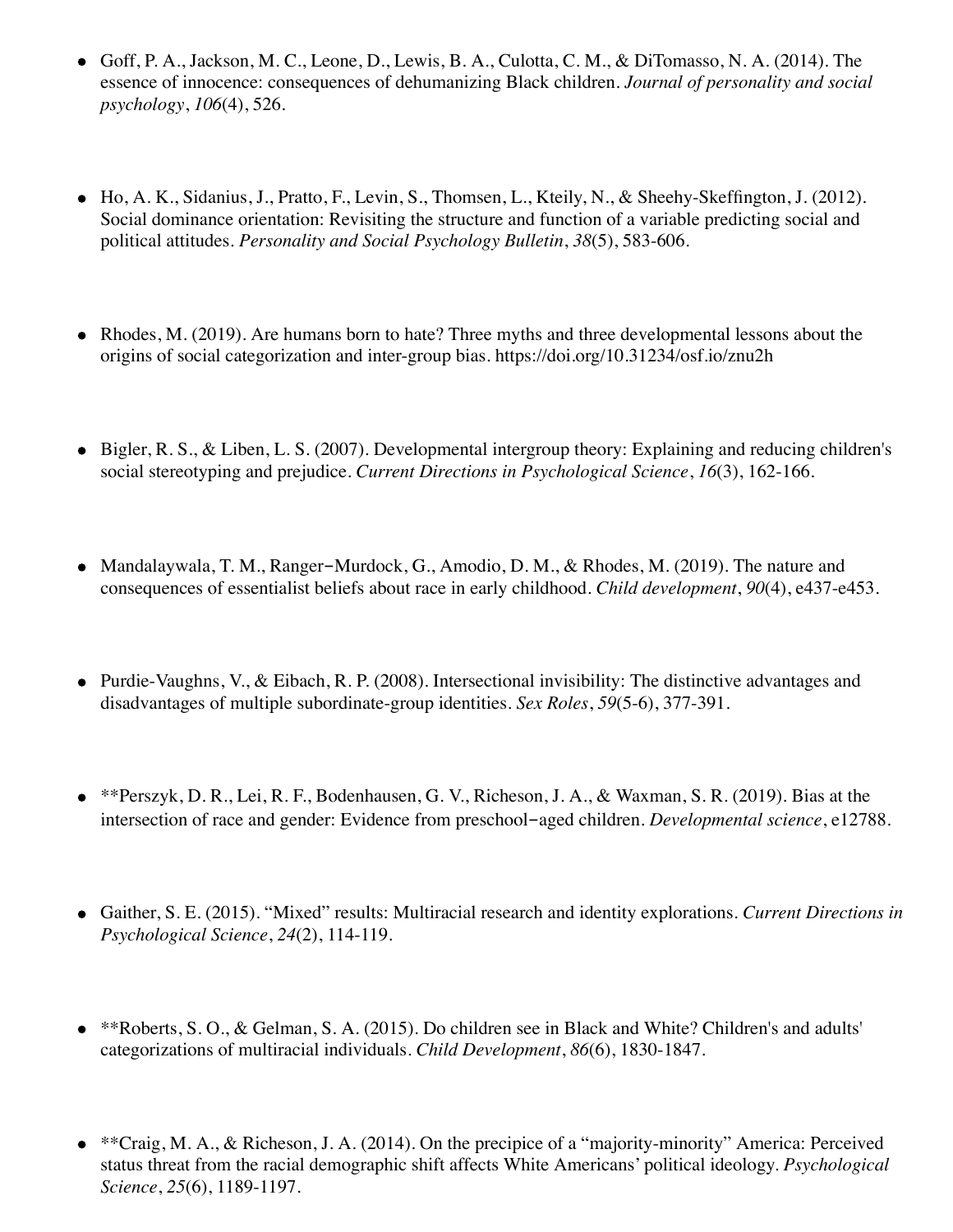- \*\*Wilkins, C. L., & Kaiser, C. R. (2014). Racial progress as threat to the status hierarchy implications for perceptions of anti-White bias. *Psychological Science*, 25(2), 439-446.
- \*\*Craig, M. A., & Richeson, J. A. (2012). Coalition or derogation? How perceived discrimination influences intraminority intergroup relations. *Journal of Personality and Social Psychology*, *102*(4), 759.
- Craig, M. A., & Richeson, J. A. (2016). Stigma-based solidarity: Understanding the psychological foundations of conflict and coalition among members of different stigmatized groups. *Current Directions in Psychological Science*, *25*(1), 21-27.
- Jacoby-Senghor, D. S., Sinclair, S., & Smith, C. T. (2015). When bias binds: Effect of implicit outgroup bias on ingroup affiliation. *Journal of personality and social psychology*, *109*(3), 415.
- \*\*Nesdale, D., Maass, A., Durkin, K., & Griffiths, J. (2005). Group norms, threat, and children's racial prejudice. *Child Development*, *76*(3), 652-663.
- \*\*Crandall, C. S., Miller, J. M., & White, M. H. (2018). Changing norms following the 2016 US presidential election: the Trump effect on prejudice. *Social Psychological and Personality Science*, *9*(2), 186-192.
- \*\*Tankard, M. E., & Paluck, E. L. (2017). The effect of a Supreme Court decision regarding gay marriage on social norms and personal attitudes. *Psychological science*, *28*(9), 1334-1344.
- Macrae, C. N., Bodenhausen, G. V., Milne, A. B., & Jetten, J. (1994). Out of mind but back in sight: Stereotypes on the rebound. *Journal of personality and social psychology*, *67*(5), 808.
- \*\*Monteith, M. J., Ashburn-Nardo, L., Voils, C. I., & Czopp, A. M. (2002). Putting the brakes on prejudice: On the development and operation of cues for control. *Journal of Personality and Social Psychology, 83*(5), 1029-1050